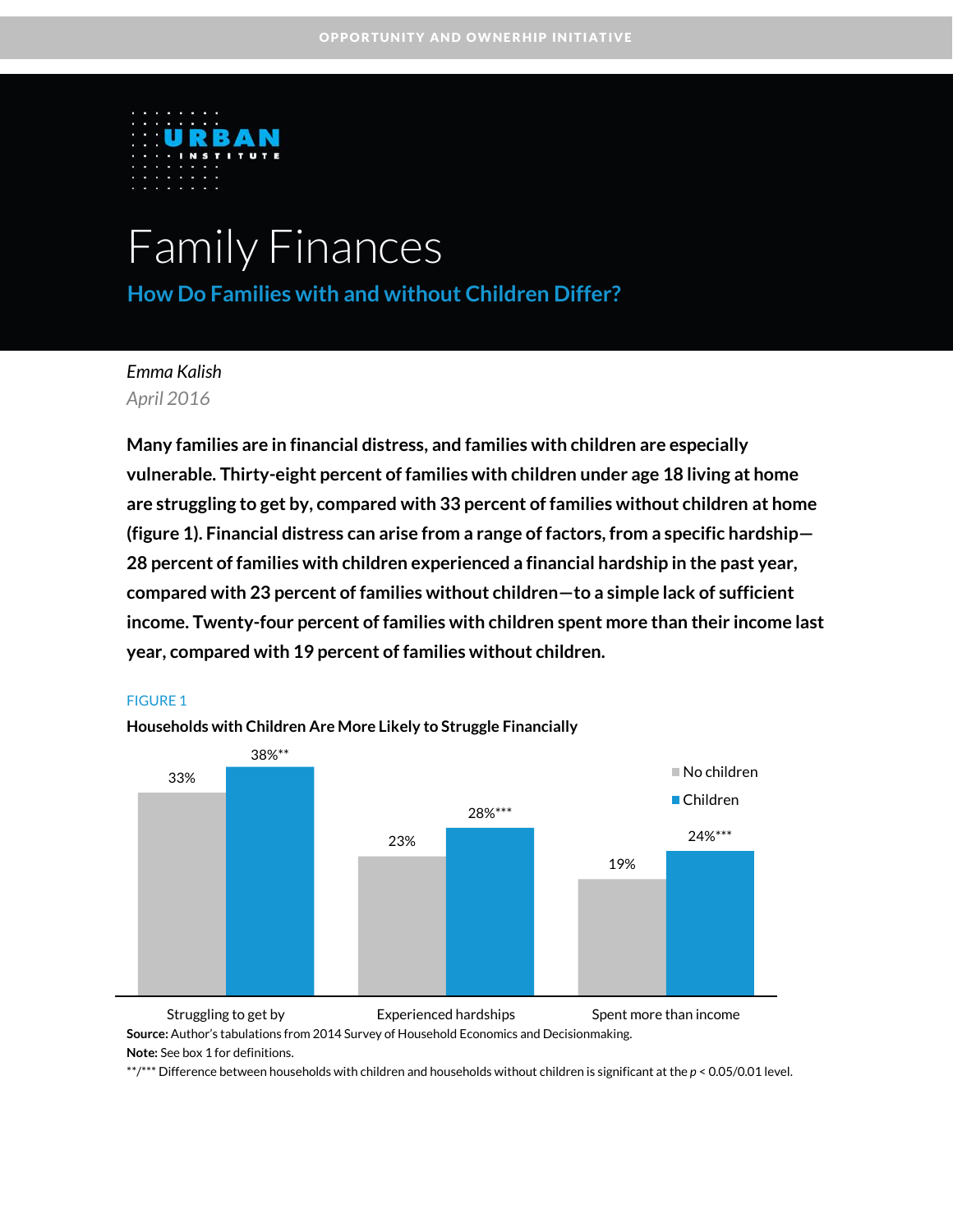# Raising Children Is Expensive

Raising children is expensive, and the costs have been rising over time. According to the USDA, the typical two-parent family can expect to spend between \$13,000 and \$15,000 per child per year for children born in 2013, meaning that the average cost of raising a child is expected to be \$245,000 over 18 years (Lino 2014). A family with two children can expect to spend almost half its income on its children each year.

### Families with Children Make Less Money

Not only are children expensive, but families with children tend to have lower incomes than families without children. In 2014, the median income for families with children was about \$62,000, compared with about \$68,000 for families without children (figure 2). While men's earnings increase after fatherhood, women with children have lower average earnings than women without children. These differences hold true even when looking only at working people and when controlling for years of experience and other attributes (Budig 2014; Pal and Waldfogel 2014). As single-mother families become more common, the "fatherhood bump" no longer offsets the "motherhood penalty" for many families.

#### FIGURE 2



**Families with Children Make Less Money** *Median family income, 2014*

**Source:** 2014 American Community Survey.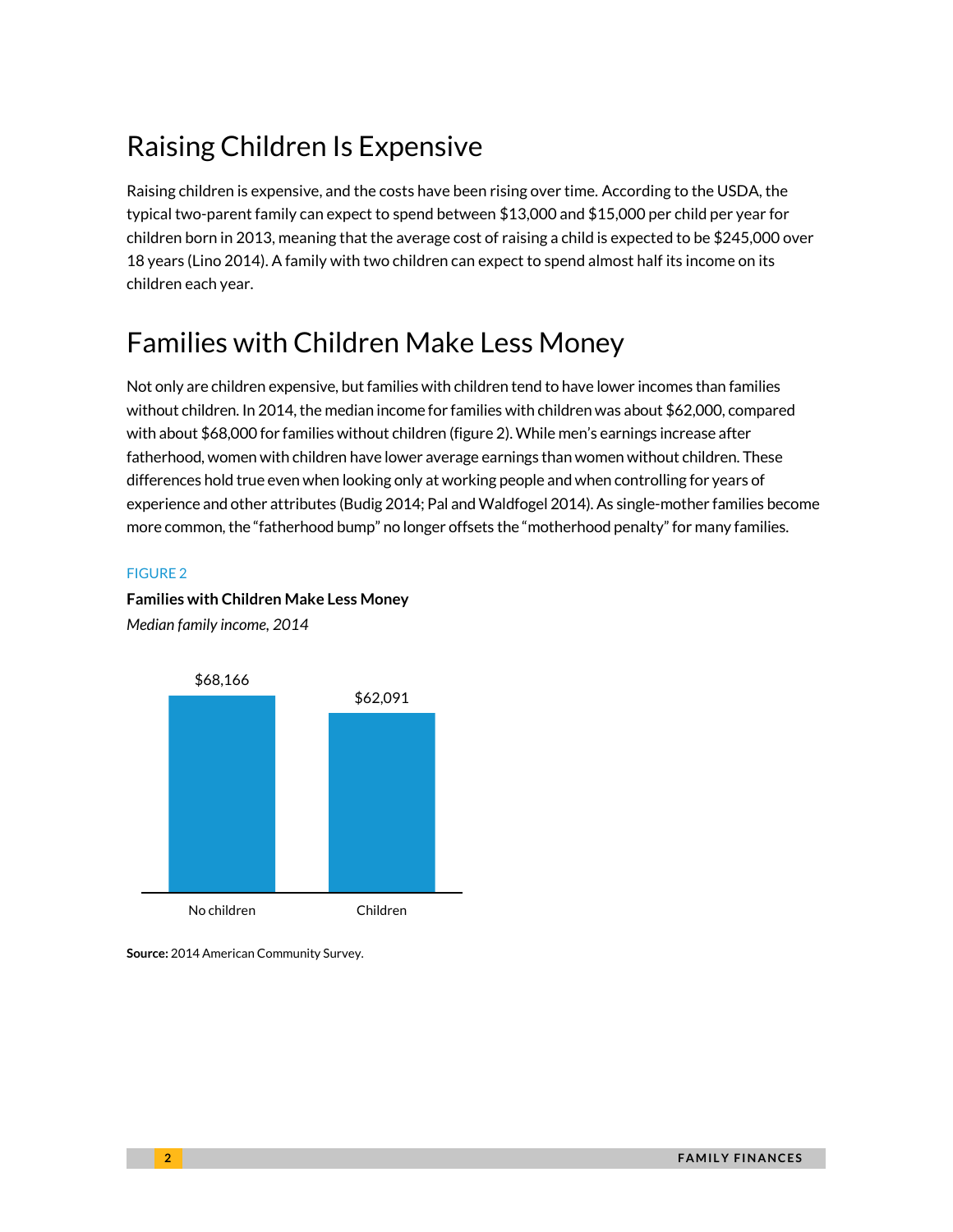# There's Not Enough Help Out There

Public benefits are not enough to offset the increased cost of having children. Available federal programs such as Medicaid, SNAP (the Supplemental Nutrition Assistance Program), and TANF, as well as tax incentives such as the EITC (the earned income tax credit) lift millions of families with children out of poverty (Sherman, Trisi, and Parrott 2013), but they are often not enough to lift families out of financial distress. Many of the programs that focus on families with children are shrinking, despite the increased costs of having children. Total federal spending on children, currently 10 percent of the federal budget, is projected to decline to less than 8 percent in 2025, while adult Social Security, Medicare, and Medicaid spending is projected to increase to 49 percent (Isaacs et al. 2015).

### Older Families Are the Most Financially Secure

Some of the differences between families with and without children at home may be attributable to older families whose children are no longer at home or younger families who do not have children yet, rather than adults of childrearing age without children. If we look only at families where the survey respondent is under age 65, we see that families with and without children are equally likely to be struggling to get by and to experience a hardship, but families with children are still more likely to spend more than their incomes. This suggests that older families are doing better than younger families. Because many of these adults are retired and not earning income, households headed by adults 65 years and older have a lower median income than the general population: \$40,000 versus \$54,000 in 2014 (US Census Bureau 2014). However, these households also have higher wealth. The mean net worth of families headed by someone ages 65–74 was over \$1 million in 2013, compared with just \$75,500 for families with heads under age 35 (Bricker et al. 2014).

# Family Financial Security Has Changed since the Recession

Families with children are more likely to think that they are doing better than they were five years ago than families without children (47 and 38 percent, respectively; figure 3). Yet while 47 percent of families with children think they are doing better than they were in 2009, only 31 percent think they are doing better than they were in 2013 (not shown). This is consistent with recovery from the recession occurring after 2009 but before 2013. After adjusting for inflation, median incomes for families with children decreased 1.9 percent between 2009 and 2014 while incomes for families without children increased by 2.6 percent over the same period.

Even though families with children appear less financially healthy than years past, they are more likely to feel their situations have improved. This feeling may reflect improved economic security as children age and child care costs decline.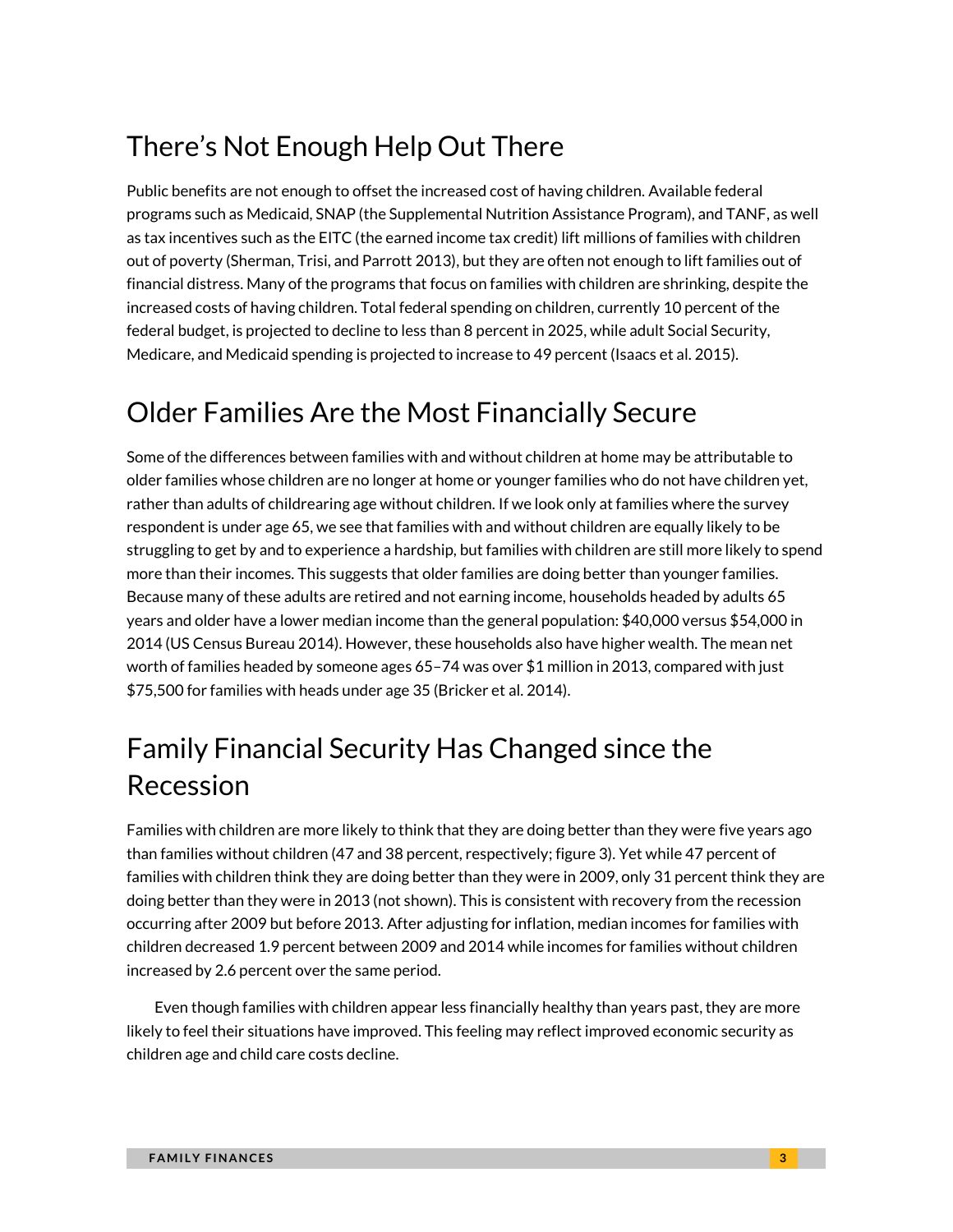#### FIGURE 3

**Most Households with and without Children Report They Are Doing Better Than or the Same as Five Years Ago** 



**Source:** Author's tabulations from 2014 Survey of Household Economics and Decisionmaking. **Note:** See box 1 for definitions

\*\*\* Difference between households with children and households without children is significant at the p < 0.01 level.

#### BOX 1

#### **Definitions**

Data for figures 1 and 3 come from the Survey of Household Economics and Decisionmaking, conducted by the Federal Reserve Board in October 2014.

Figure 1:

- "Struggling to get by" respondents said they were "finding it difficult to get by" or "just getting by" as opposed to "doing okay" or "living comfortably" when asked how well they are managing financially.
- "Experienced hardships" respondents said they or their family experienced any financial hardship such as a job loss, drop in income, health emergency, divorce, or loss of their home over the past year.
- "Spent more than income" respondents said their household's total spending exceeded their income in the past year.

Figure 3:

 Respondents were asked how they felt they (and their family) were financially (better off, the same, or worse off) compared with 2009.